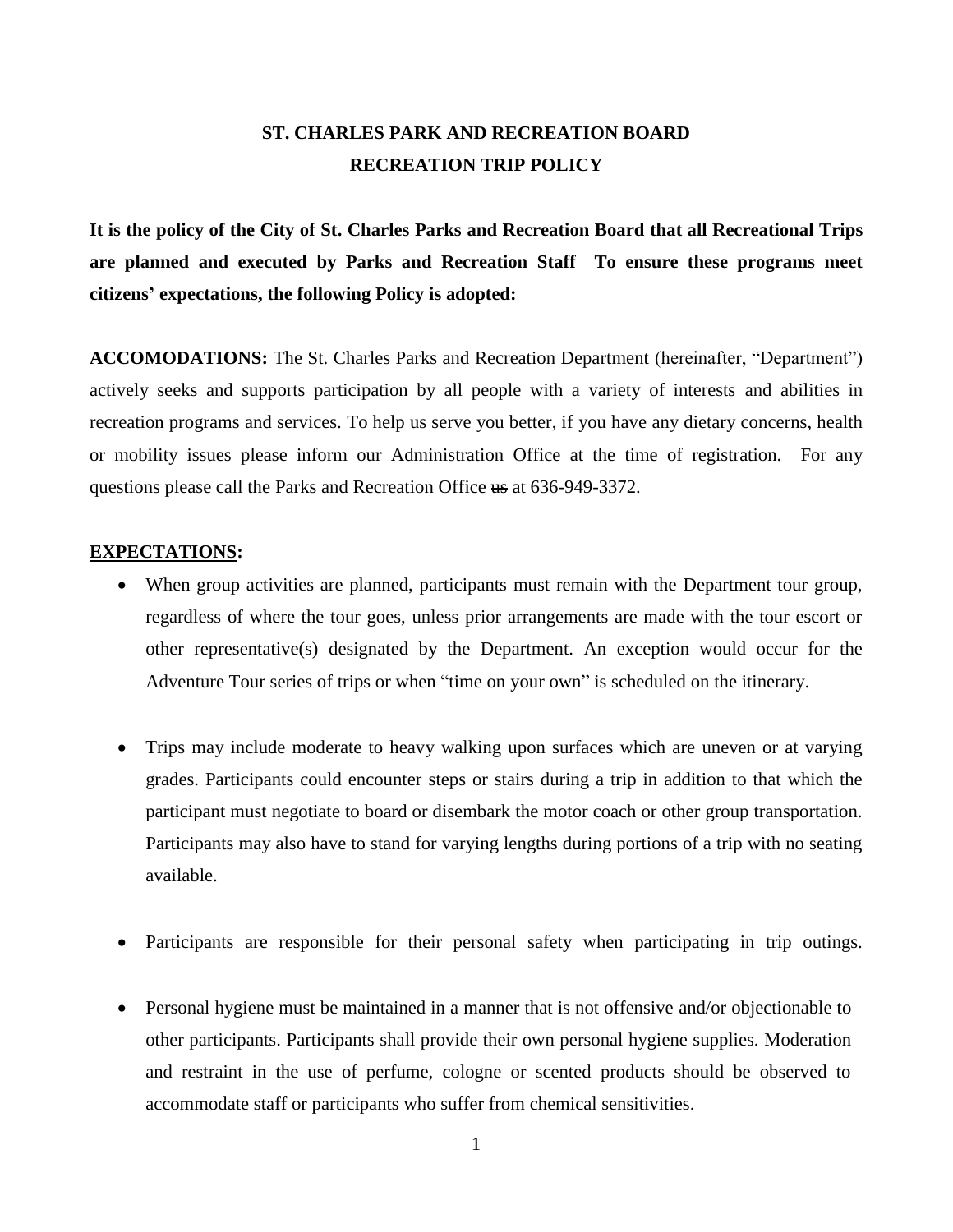- Participants may not remain on the motor coach, or other method of group transportation, in lieu of attending events, tours or attractions unless prior arrangements are made and is approved by the Tour Escort.
- Respect must be shown toward the tour equipment, tour attractions, other participants and staff.
- Inappropriate behavior toward staff, their designated representative(s) or other participants while engaged in a park activity/trip is prohibited. Inappropriate behavior includes, but is not limited to, public intoxication, threatening, abusive, insulting or indecent language or actions, any disorderly conduct or behavior that creates a nuisance or breaches the public peace.
- If there is a pattern of documented incidents or behavior that call into question a participant's ability to participate in the trip or activity responsibly and safely or to abide by trip policies, a participant may be temporarily suspended or dismissed from the trip program at the discretion of the Department.
- A participant who is suspended from a trip or activity must meet with the Department staff to discuss the criteria for reinstatement.
- Any participant asked to depart a trip/activity/program will do so at his/her own expense regardless of the location of the trip at the time of dismissal.

# **BUS TRAVEL:**

- **Single Day Trip/Activity**: All seats are on a first-come-first-served basis throughout the trip. Participants may board the bus at the designated pick up points only. The Department reserves the right to implement a seat rotation on a single day trip/activity at the discretion of the staff or designated representative.
- **Extended/Overnight Tours**: During extended/overnight motor coach tours (whether City or contracted vehicle), participants will rotate seats during the trip unless deemed unnecessary by the Trip Escort. Rotation times are at the discretion of Department staff or the designated representative(s). Participants will rotate two rows at a time. The door side of the bus will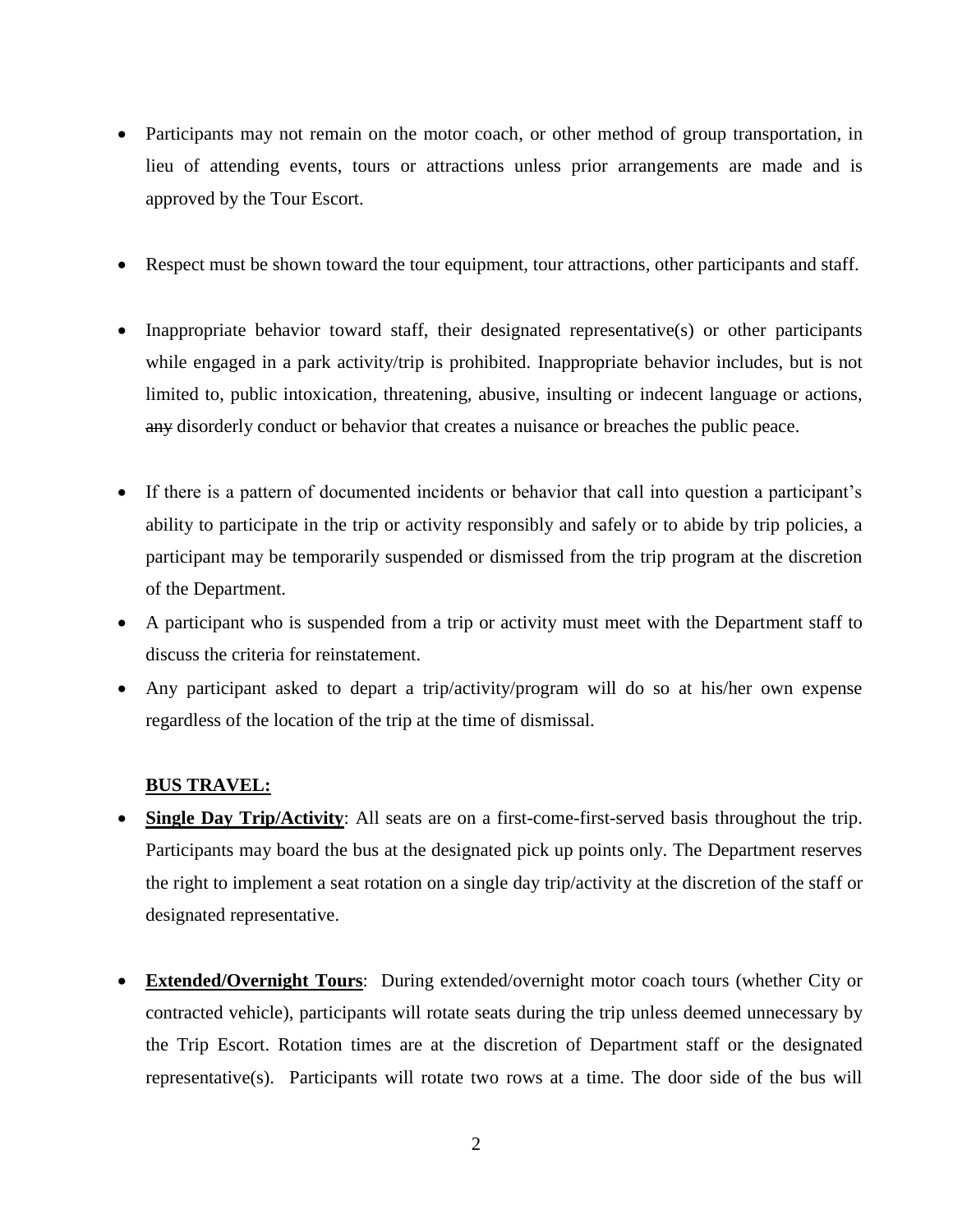rotate back two rows and the driver side will rotate forward two rows each time seats are rotated.

- Overhead bags will **not** rotate and will be left at the first day seat position for the duration of the trip. The bags location will be marked on the overhead bin. On the final rotation of the trip, participants will rotate back to their original seat position as marked on the overhead bins. This makes personal property readily accessible upon arrival in St. Charles.
- Those who do not wish to rotate seats will be permanently seated in the rear of the bus beginning in the last row. Remaining group participants will rotate around them. The escort seat is excluded from the rotation.
- It is common Department practice to stop every 2-3 hours for participants to refresh themselves. Location of the stop and length of the stop is at the discretion of the Department.

## **DEPOSITS/CANCELLATIONS**:

**One Day Trips:** A \$10 non refundable deposit must be received at the time of the reservation. Participants cancelling less than 14 days will not receive a refund. Participants cancelling more than 14 days prior to the trip will receive a refund minus the \$10 non-refundable deposit.

**Extended Trips**: A \$50 non refundable deposit must be received at time of the reservation. Refunds for cancellation will vary depending on amount expended by the Department for the vacancy created by the cancelling participant.

**EMERGENCIES:** In the event of a participant emergency, the Department will strive to accommodate all participant needs to the best of its ability. Expenses associated with an emergency are the participant's responsibility.

**INCLEMENT WEATHER:** The Department reserves the right to cancel a trip/activity in the event of inclement weather. If the Department does cancel a trip, a full refund or credit will be issued. If the trip/activity occurs as scheduled, no refunds will be available.